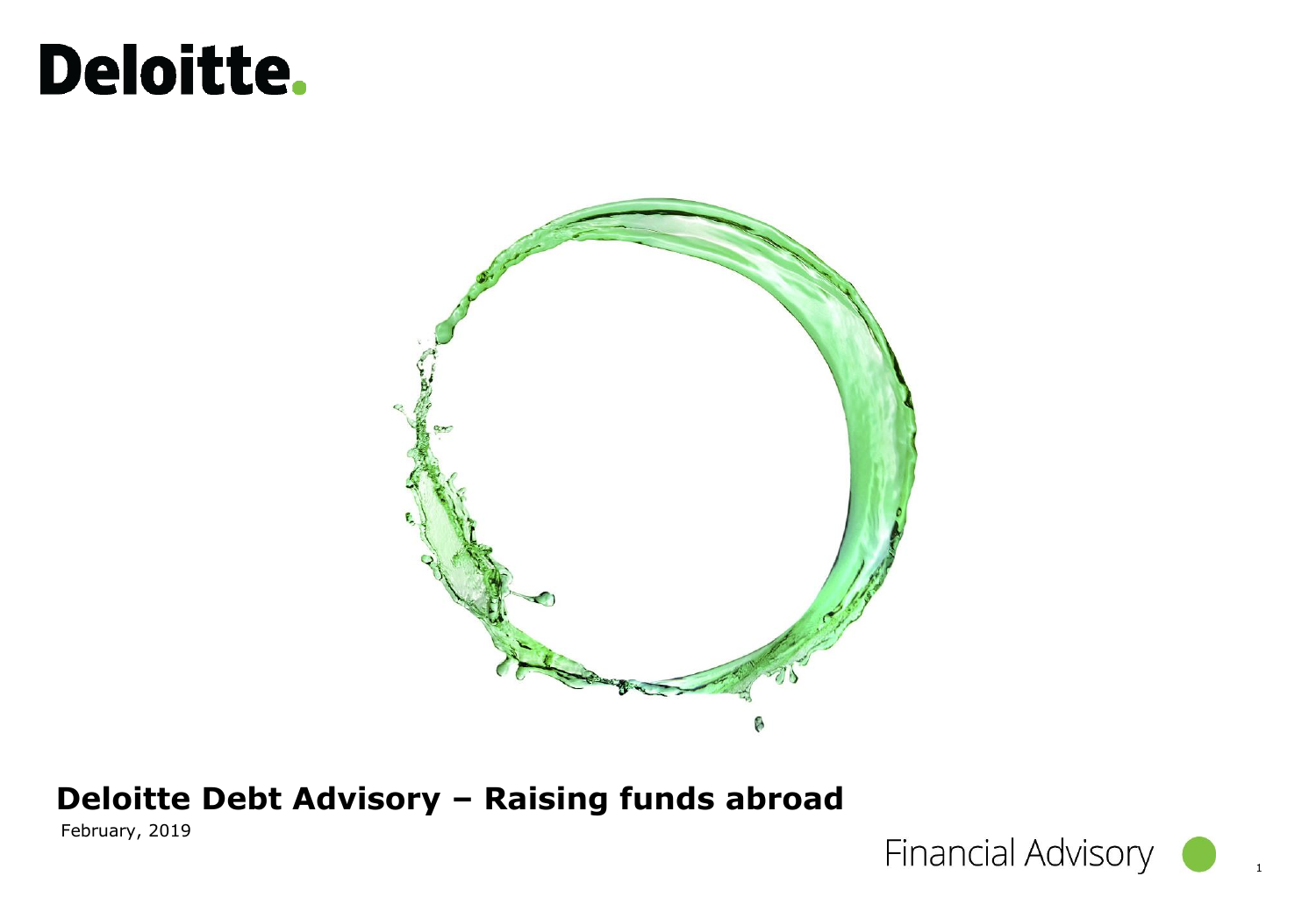### Deloitte Global Debt & Capital Advisory

A truly global and well-connected team

| Who we are                           |                                              |                              |             | When we get involved                                        |                                         |                                        |  |
|--------------------------------------|----------------------------------------------|------------------------------|-------------|-------------------------------------------------------------|-----------------------------------------|----------------------------------------|--|
| $\bullet$ $\bullet$<br><b>RRA</b>    | 180 debt professionals                       |                              | $\Xi$       | Refinancing                                                 |                                         | Amendment exercise                     |  |
| ⊕                                    | Operating in 30 countries                    |                              | <b>WIII</b> | Acquisition financing                                       | $\mathcal{S}$                           | Shareholder return                     |  |
| ाऽा                                  | > USD 10bn raised for our clients in the LTM |                              |             | 몸<br>鱼<br>Entering new debt markets<br>Large capex projects |                                         |                                        |  |
| $\mathbf{O}$                         | Closed over 100 transactions                 |                              |             | $\Delta\Delta$<br>Financing options review                  |                                         |                                        |  |
| Why people use our team              |                                              |                              |             |                                                             |                                         |                                        |  |
| <b>Financing</b><br><b>Expertise</b> | <b>Global Network</b>                        | Independent<br><b>Advice</b> |             | <b>Execution</b><br><b>Resources</b>                        | <b>Competitive</b><br>financing process | <b>Negotiation</b><br><b>Expertise</b> |  |

**A focused team dedicated to extract the best financing terms available in the market**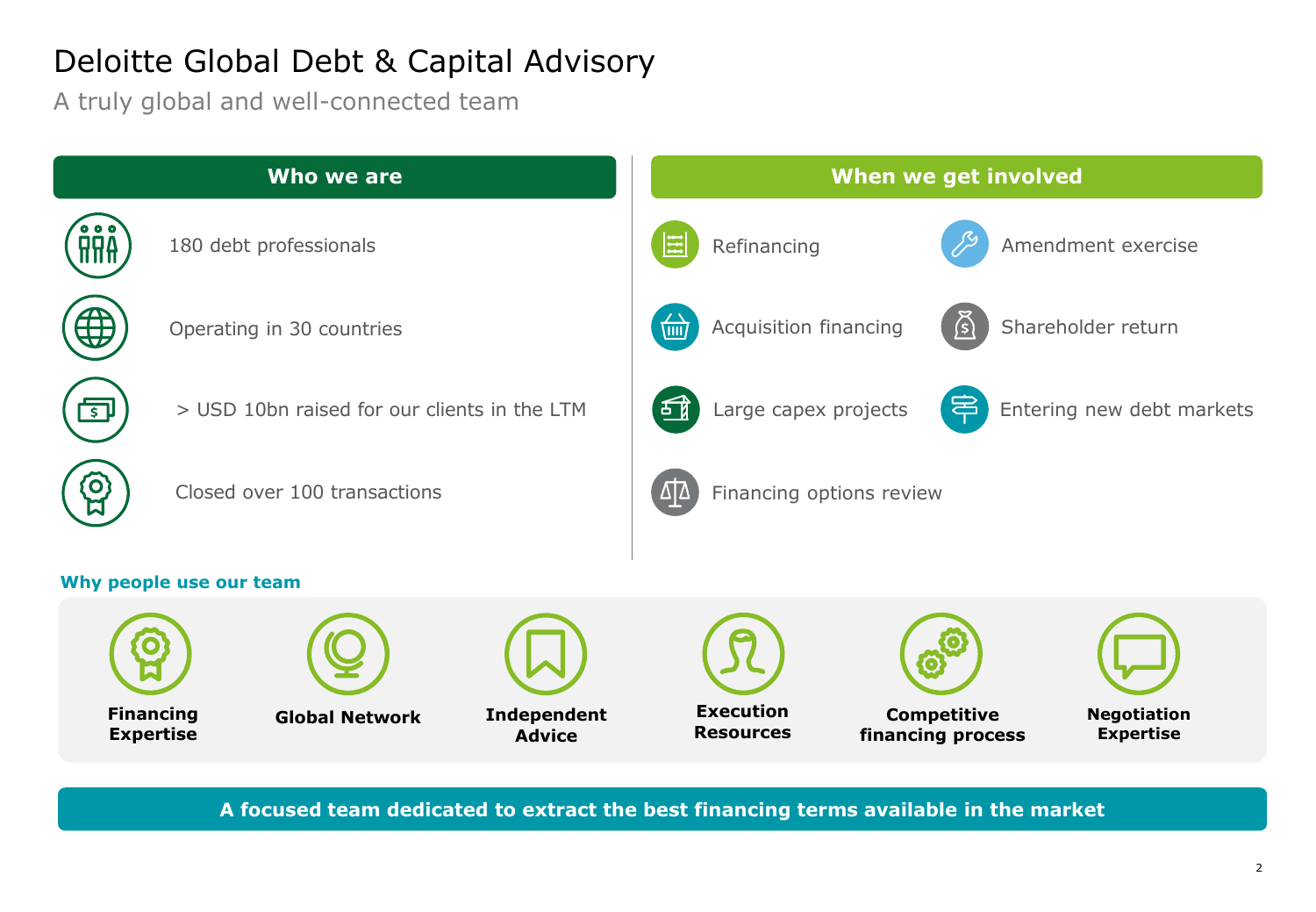### Deloitte Global Debt & Capital Advisory

Fast Facts

#### **Debt and Capital Advisory**

**Independent advice**

- **Global resources & execution expertise**
- We provide **independent advice to borrowers** across the full spectrum of debt markets through our global network
- Completely independent from providers of finance - our objectives are fully aligned with those of our clients

#### **Debt and Capital Services provided**





- Maturing debt facilities
- Rapid growth and expansion
- Accessing new debt markets
- Recapitalisations facilitating payments to shareholders
- Asset based finance to release value from balance sheet
- Off balance sheet finance
- Assessing multiple proposals from lenders

#### **Acquisitions, disposals, mergers**

• A leading **team of 180 debt professionals based in 30 countries** including Europe, North America, South America, Africa and Asia, giving true global reach • Our expertise ranges from the provision of strategic advice on the optimum capital structure and available sources of finance through to the execution of raising debt

W

- Strategic acquisitions, involving new lenders and greater complexity
- Staple debt packages to maximise sale proceeds
- Additional finance required as a result of a change in strategic objectives
- FX impacts that need to be reflected in the covenant definitions
- Foreign currency denominated debt or operations in multiple currencies

### **Market leading team**

**Restructuring or negotiating**

covenants

• New money requirement • Real or potential breach of

• Short term liquidity pressure • Credit rating downgrade

alternative lender group

• Existing lenders transfer debt to an

• Derivatives in place and/or banks hedging requirements to be met

- Widely **recognised as a Global leader** with one of the largest Debt Advisory teams
- **Direct access to over 300 global lenders** (banks, direct lenders, institutional, family office, special situations and specialist funds)
- We pride ourselves on our innovative approach to challenging transactions and the quality of client outcomes we achieve

### **Demonstrable track record**

- In the **last 12 months**, we have advised on **over 100 transactions**  with combined debt facilities in **excess of US\$10bn**
- Our target market is debt transactions ranging from **US\$30m to US\$1bn**

### **Treasury**

- Operations in multiple jurisdictions and currencies creating FX exposures
- Develop FX, interest rate and commodity risk management strategies
- Cash in multiple companies, accounts, countries and currencies
- Hedging implementation or banks hedging requirements to be met

### **Depth and breadth of expertise in a variety of situations**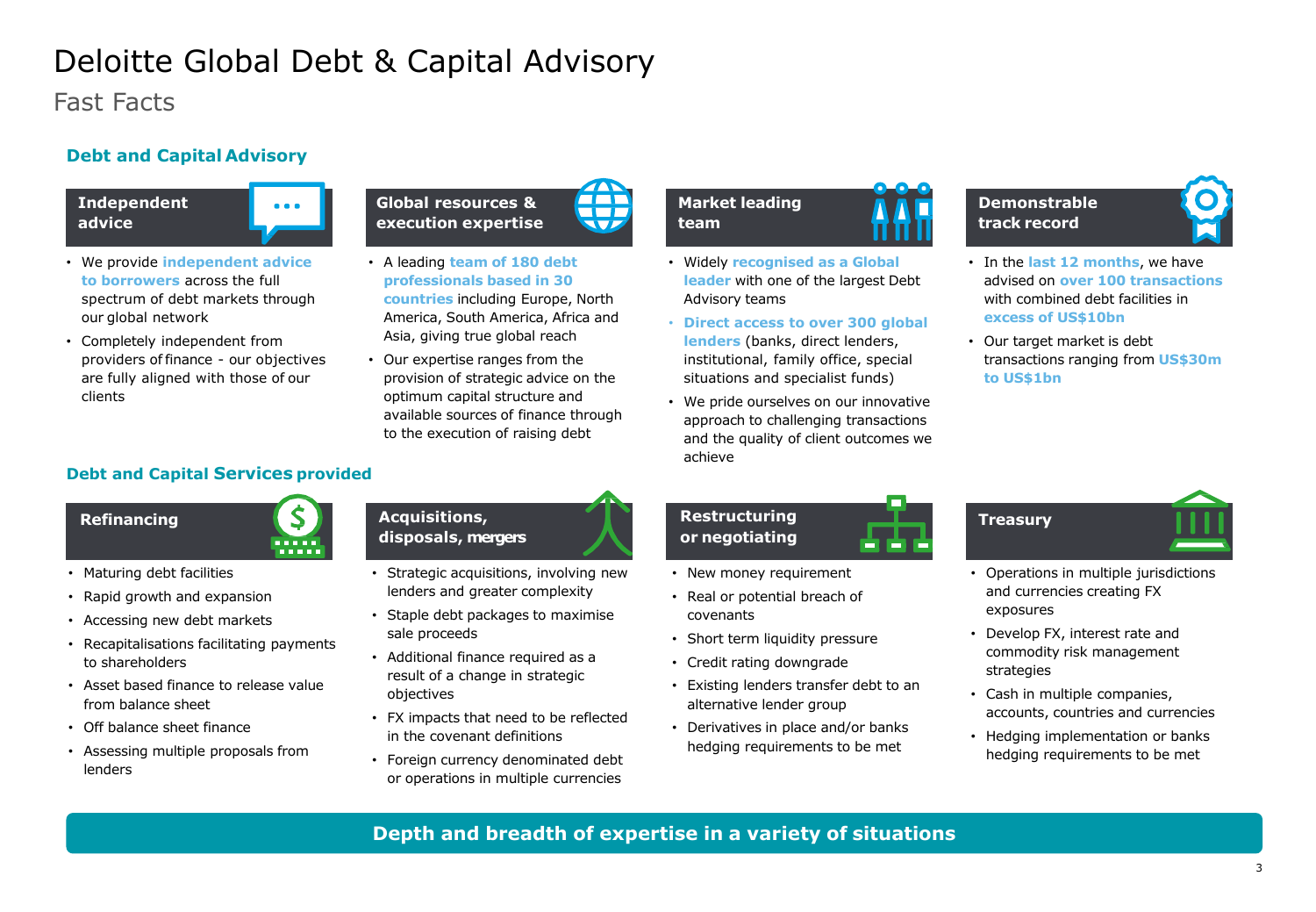### Deloitte Global Debt & Capital Advisory

Global coverage



**Genuine global coverage and access to local capital**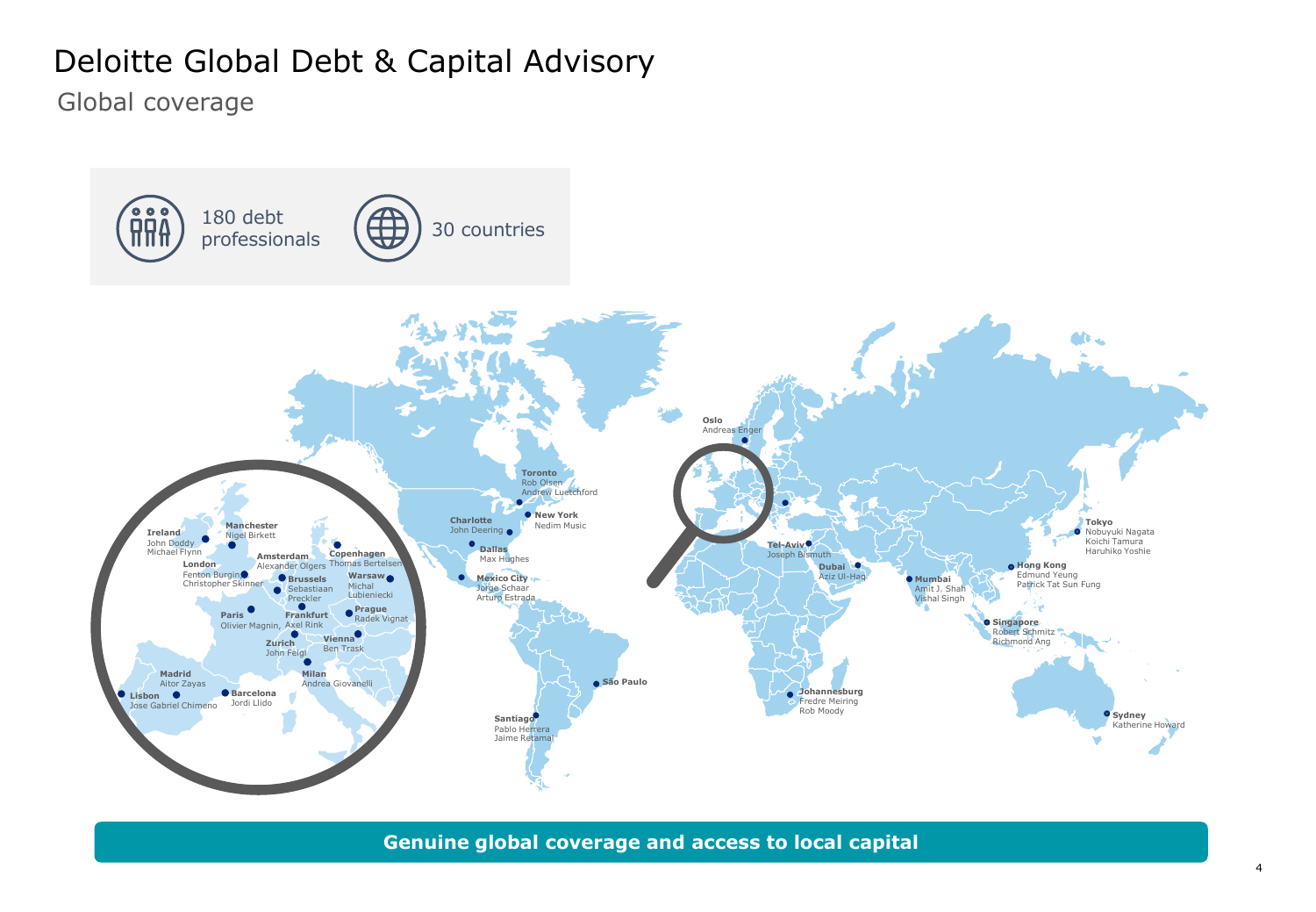### Deloitte Debt Raising Process

A structured and tailored approach

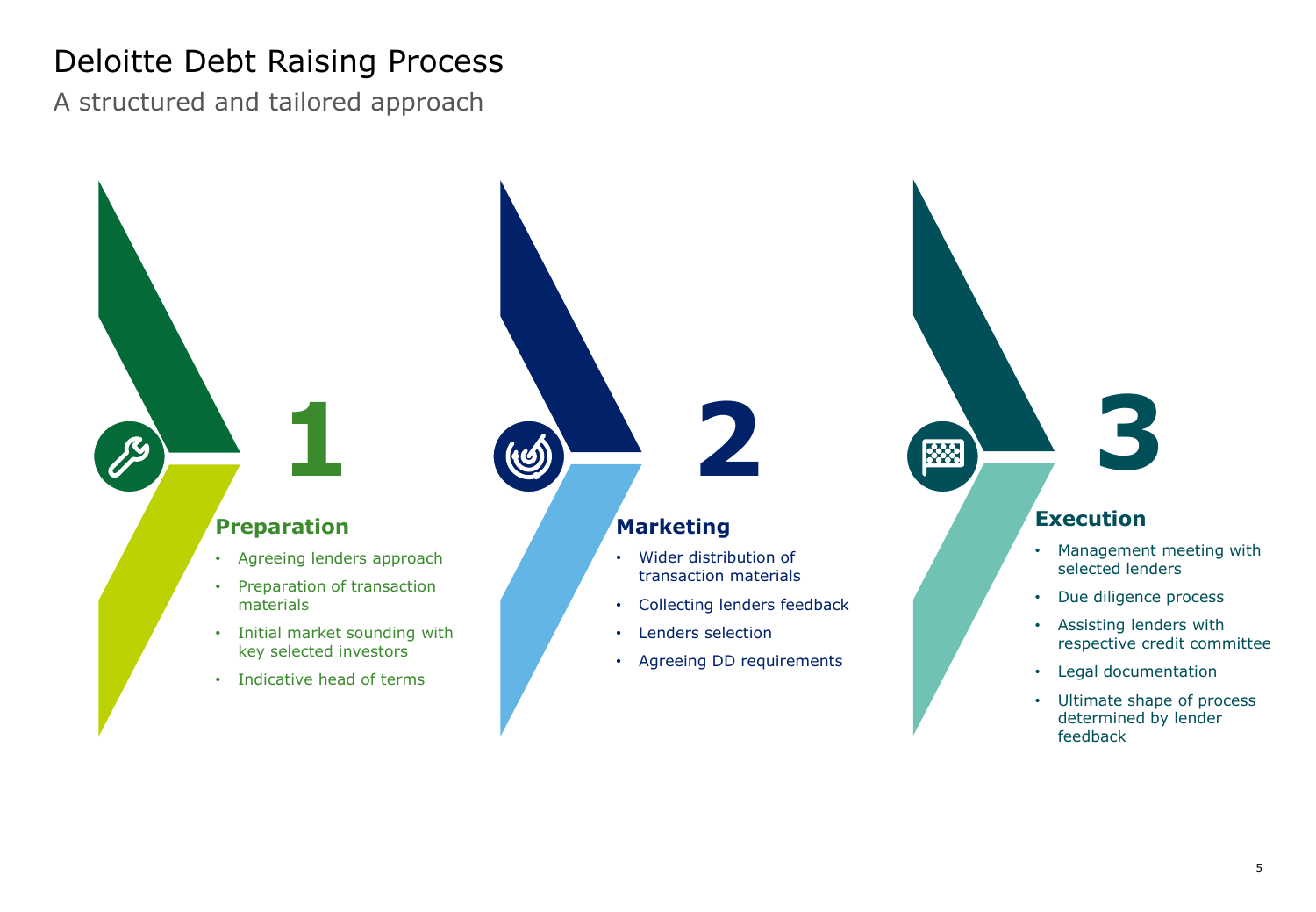### Deloitte Debt Raising Process - Preparation

Addressing key factors during the preparation phase will help to secure maximum attractiveness for the business

| Articulating the story - key investment highlights     |                                                                                                                                                                                                                           |  |  |  |  |  |
|--------------------------------------------------------|---------------------------------------------------------------------------------------------------------------------------------------------------------------------------------------------------------------------------|--|--|--|--|--|
| Underlying market<br>opportunity                       | • Evidencing market size, growth potential and changing dynamics<br>Demonstrating how the company is positioned to take advantage of the changing model                                                                   |  |  |  |  |  |
| $\sqrt{2}$<br>Financial model &<br>growth plan         | Ensure P&L and cash flow is presented on a normalised, pro-forma basis incl. recent acquisitions if<br>any<br>Develop a robust & credible, KPI driven operating and financial model that is able to withstand<br>scrutiny |  |  |  |  |  |
| 3 <sup>2</sup><br>Quality of earnings &<br>visibility  | Ensuring that lenders understand the quality of earnings and visibility over current year results,<br>including structuring EBITDA adjustments<br>Demonstrate favourable benchmark of KPIs vs. peer group                 |  |  |  |  |  |
| Linking the numbers to<br>the story                    | Ensure a clear articulation of the underlying "equity and credit stories" and cash generation in the<br>business<br>Fundamental to underpin the story with a detailed analysis of the operational and financial metrics   |  |  |  |  |  |
| 5 <sup>5</sup><br>Leveraging initial buyer<br>feedback | • Use initial feedback from pre-marketing soundings to finesse positioning and the "story"<br>• Tailored story for different categories of investors (lenders vs. minority equity investors)                              |  |  |  |  |  |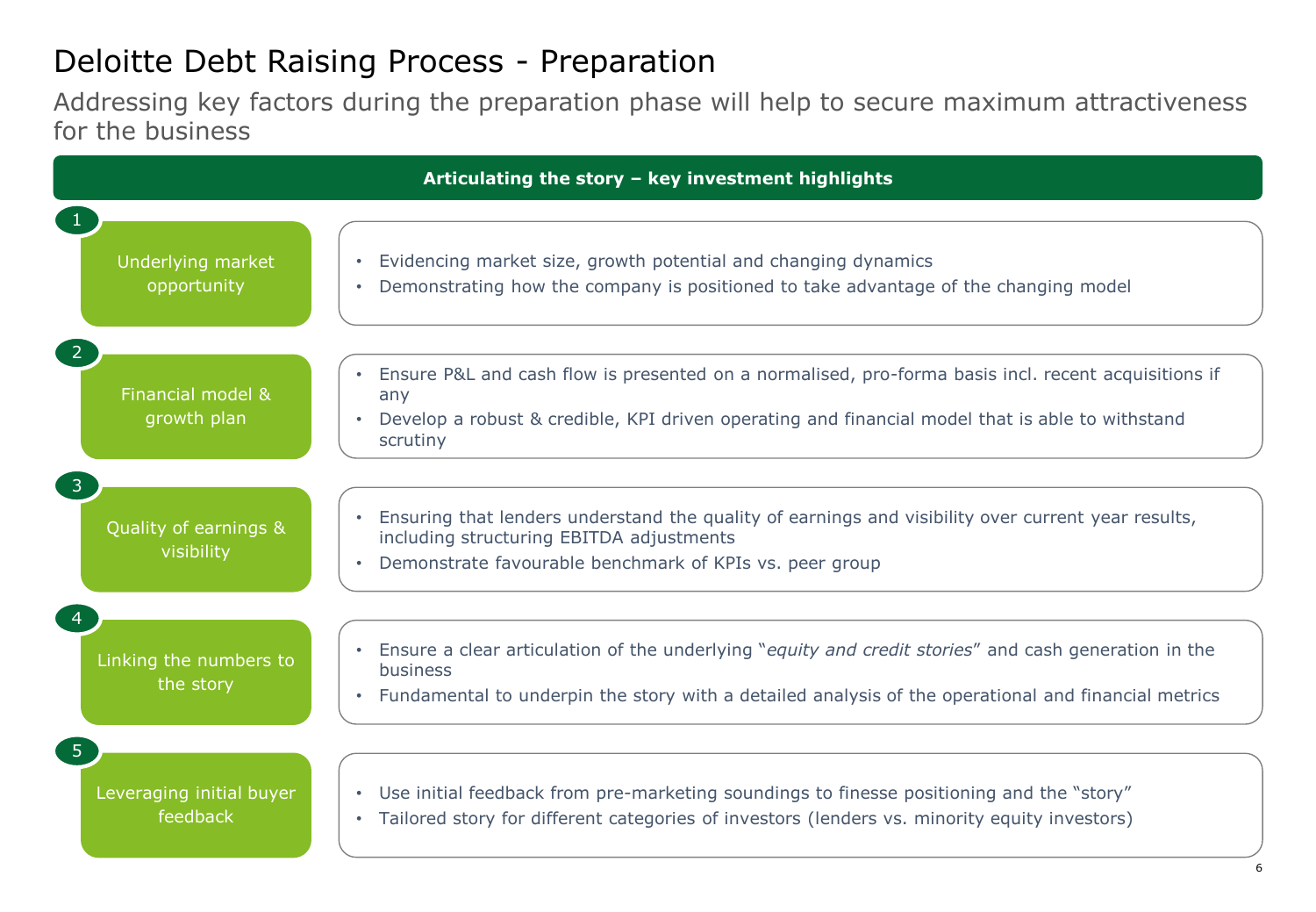### Deloitte Debt Raising Process – Indicative timeline

Thorough, timely preparation, followed by an effective execution

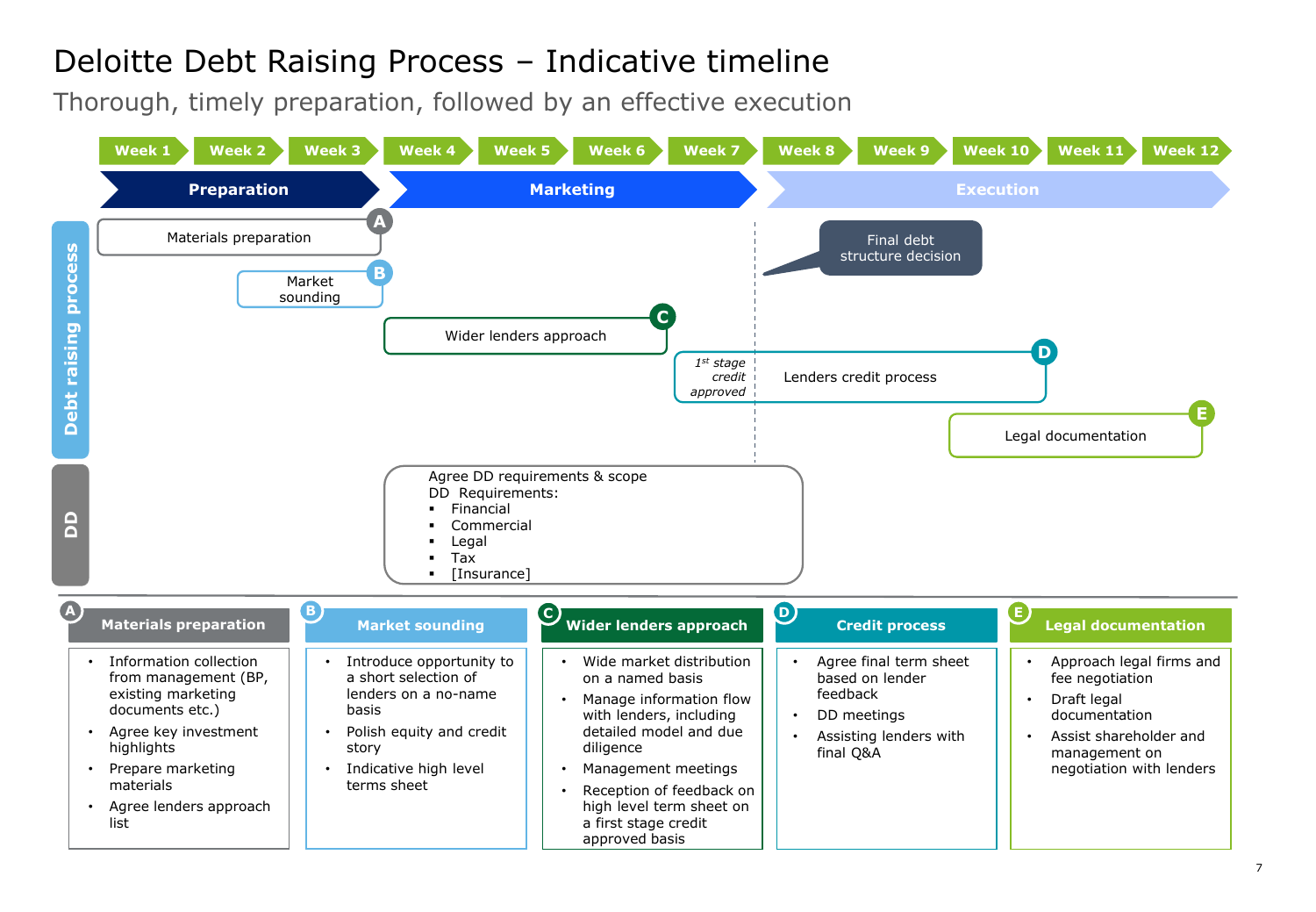### Deloitte Debt Raising Process

Strategic considerations

#### **Maximise lender appetite**

Ensure that all queries are considered upfront and manage flow of additional information

Diligence should be available to lenders relatively early in the process to benefit from competitive tension

#### **Build competitive tension**

Ensure that all active lenders in your sector have been approached and are keen on the opportunity

#### **Leveraging Deloitte network of lenders**

Contact our network of lenders on a noname basis to identify interested parties

Meticulous selection of 25 to 40 potential lenders to approach

Position as an opportunity to build a longterm relationship with your company

#### **Security package**

Senior debt lenders will need sufficient security to protect their downside

Prospective lenders will want to be certain of security taken and enforceability of this security

#### **Credit story**

Identify and anticipate any credit concerns lenders may have

Preparation of detailed teaser or lender presentation upfront in the process

#### **Debt structuring**

Approach a spectrum of different lenders provide a range of options for financing

All options to be considered and discussed openly with Management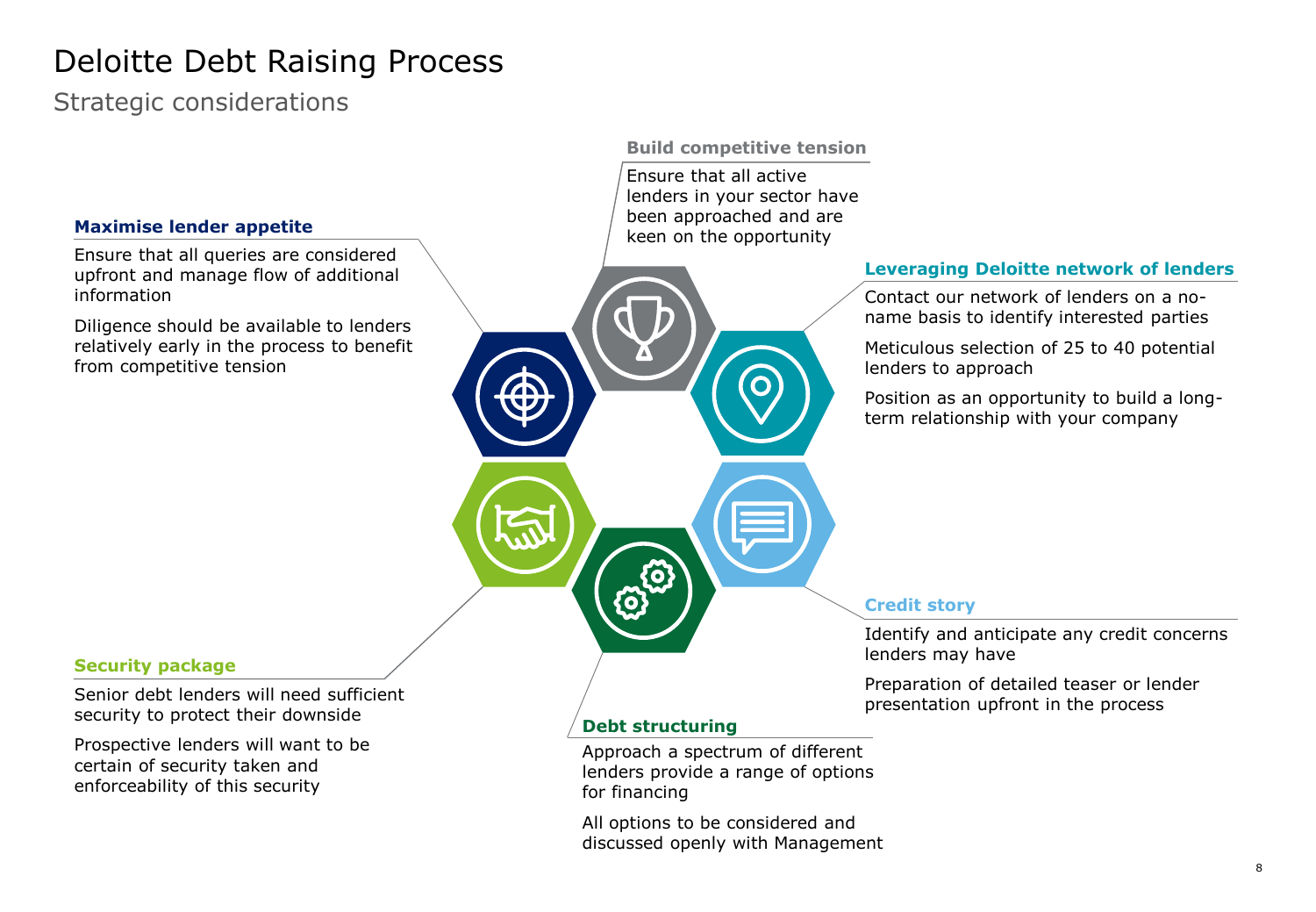### Debt market overview

Examples of direct lenders in Europe



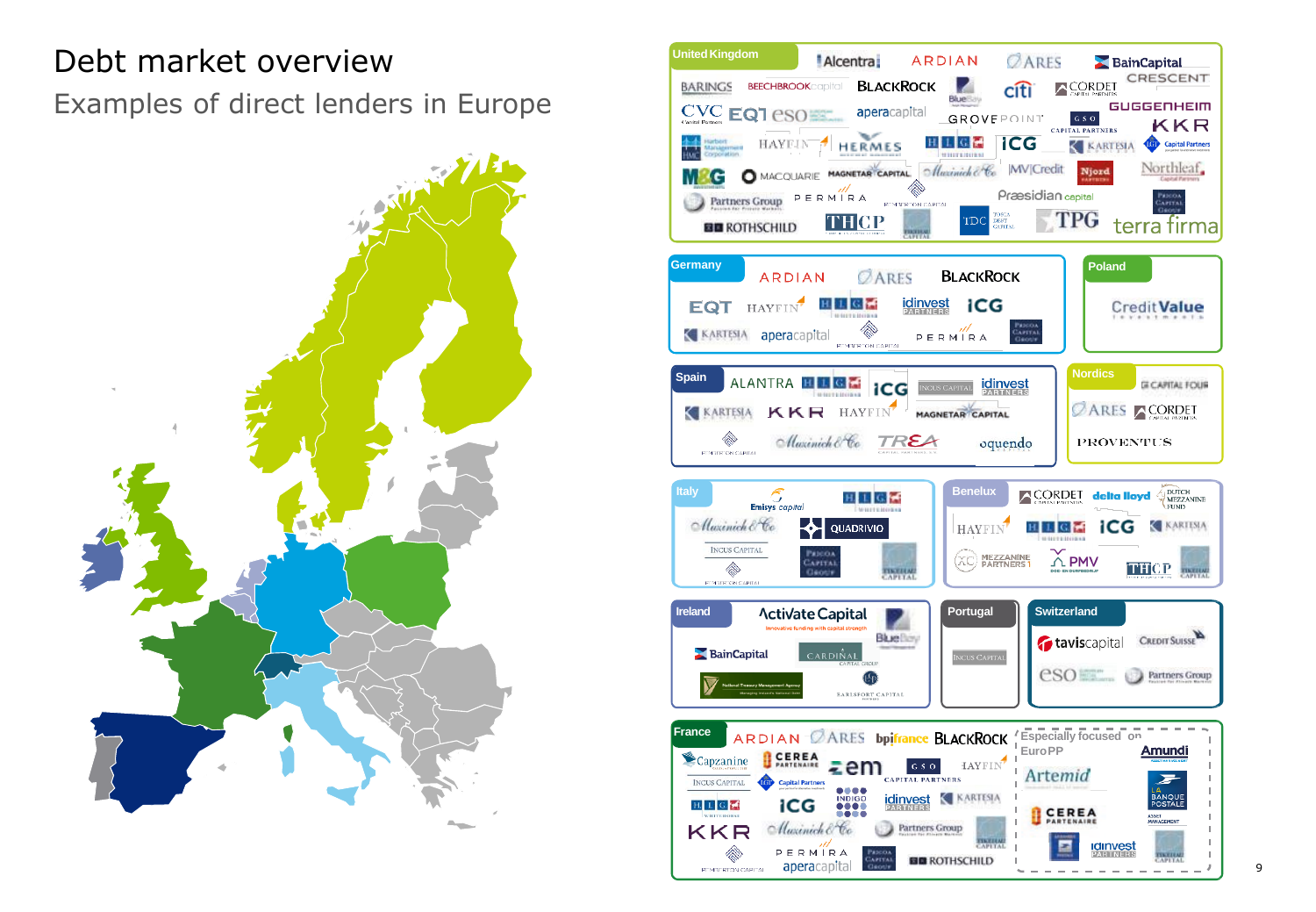### Debt market overview

Mid-market - What debt structures are available in the market?

#### **Structures**

EV/EBITDA